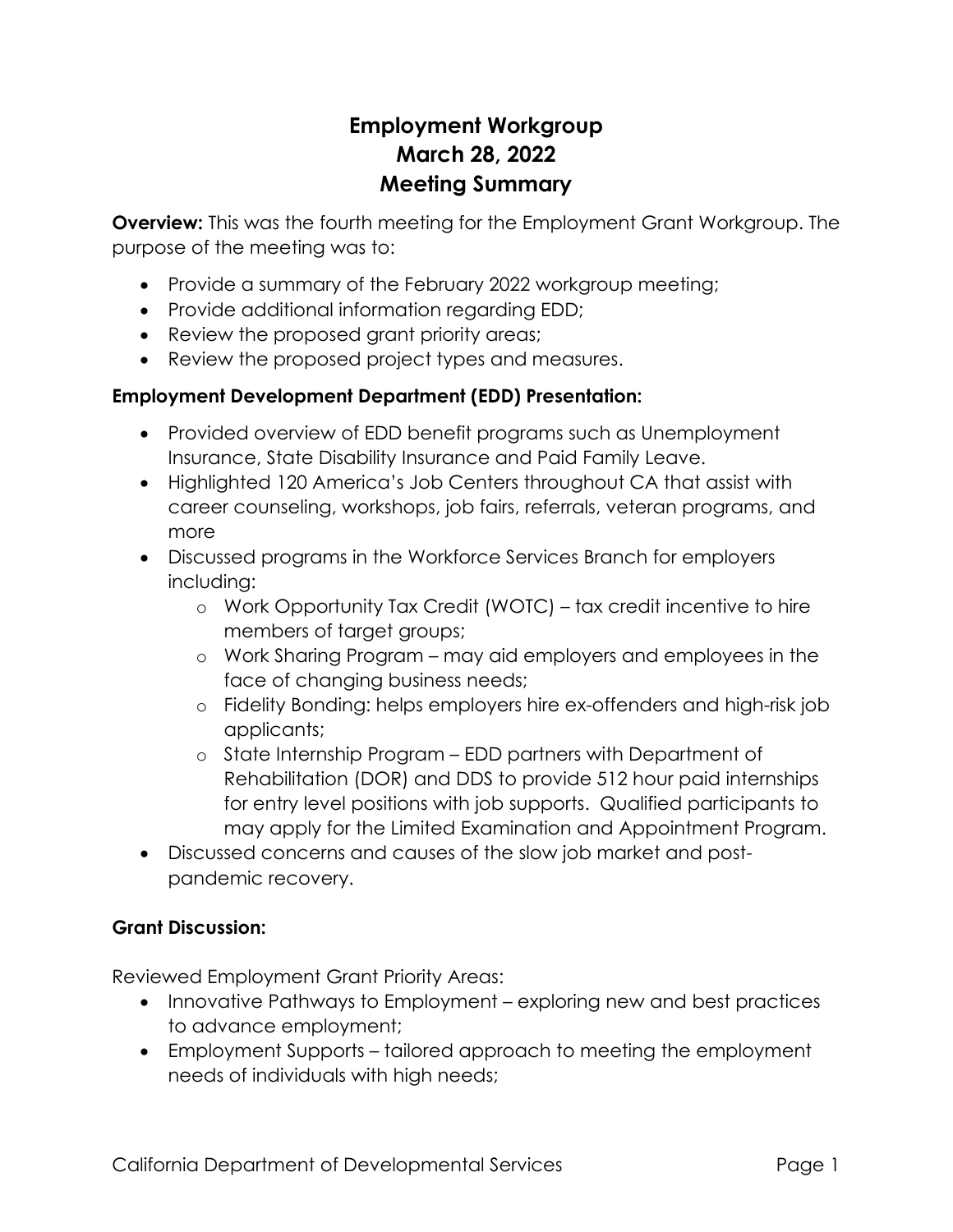- Business Focused Practices how businesses can learn the benefits of hiring people with disabilities to improve their business;
- Whole Person Approach to Achieving CIE identifying individual services and supports necessary for to achieve CIE;
- Engaging Families and Youth in CIE engaging with families and youth to identify employment as a priority.

# **Project Types:**

4 project types were shared along with discussion of performance measures:

- Education and Training May include multiple platforms or methods of training such as in-person, virtual, peer mentoring, peer learning, train the trainer, coaching and/or community of practice. May also include crossagency training that leads to improvements in planning and services for CIE;
- Employment Preparation and Supports Increase the utilization of evidence-based, best, or promising practices in employment supports and strategies for job attainment, retention, and career advancements in CIE; May include family engagement, paid work experience, coordinated services, customized employment, post-secondary education/training, supported employment, benefits planning, and technology;
- New and Alternative Service Models Innovative ways to achieve CIE for individuals with high support needs and/or utilizing a whole-person approach through intensive employment services. Individuals may require disability and non-disability specific resources and supports;
- Business focused practice Establishing employer or industry focused collaborations to learn from one another and increase the recruitment, hiring, and retention of qualified employees with developmental disabilities.

#### **Discussion: Project Types and Proposed Measures:**

- Grantees will need to work with RCs to determine funding options for innovative service models which may include exploring mechanisms available to seek Department approval for applicable waivers.
- There must be clarification and identification of "best practices" in this area. Grant applicants will need this to be specified or provided with examples.